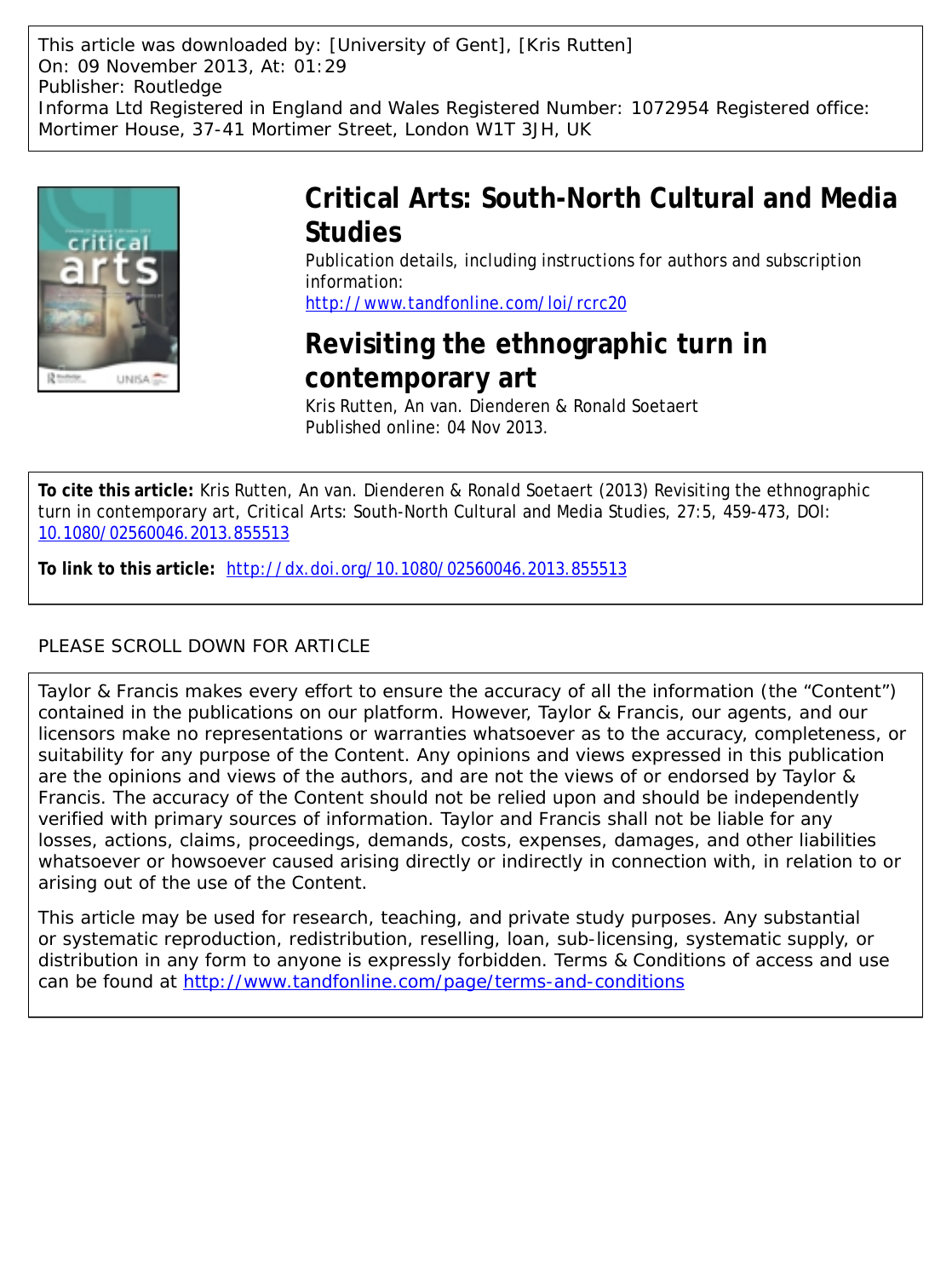# **Articles** Revisiting the ethnographic turn in contemporary art

Kris Rutten, An van. Dienderen and Ronald Soetaert

## **Abstract**

An increasing wave of art events has occurred since the 1990s that have displayed significant similarities with anthropology and ethnography in their theorisations of cultural difference and representational practices. In this theme issue the authors aim to revisit the ethnographic turn in contemporary art by focusing on practice-led research. Contributions were collected from theorists, artists and critics, to engage critically with the ethnographic perspective in their work. Next to full research papers the authors also invited short statements and reflections by artists about their practice. In this introductory article, the issues at stake in the ethnographic turn in contemporary art are explored in greater detail.

**Keywords:** contemporary art, ethnography, practice-led research, representation

## **Introduction**

With his seminal essay 'The artist as ethnographer?', Hal Foster (1995) put the 'ethnographic turn' in contemporary art high on the agenda of cultural studies. Since the 1990s there has been a wave of art practices, productions and events that show significant similarities with anthropology and ethnographic research in their theorisations of cultural difference and representational practices. 'Documenta XI' in 2002, curated by Okwui Enwezor, focused on how contemporary art could develop

Kris Rutten works as a post-doctoral assistant at the Department of Educational Studies of Ghent University. Kris.Rutten@UGent.be. An van. Dienderen is a filmmaker who obtained a PhD in Comparative Cultural Sciences.She is affiliated to the School of Arts, University College Ghent. an.vandienderen@ hogent.be Ronald Soetaert is a full-time professor at Ghent University. ronald.soetaert@UGent.be

 $\sum_{\text{Baylor } \text{A Francis Group}}$ Q i<br>ritical arts 27 (5) 2013 © Critical Arts Projects & Unisa Press DOI: 10.1080/02560046.2013.855513



ISSN 0256-0046/Online 1992-6049 pp.459–473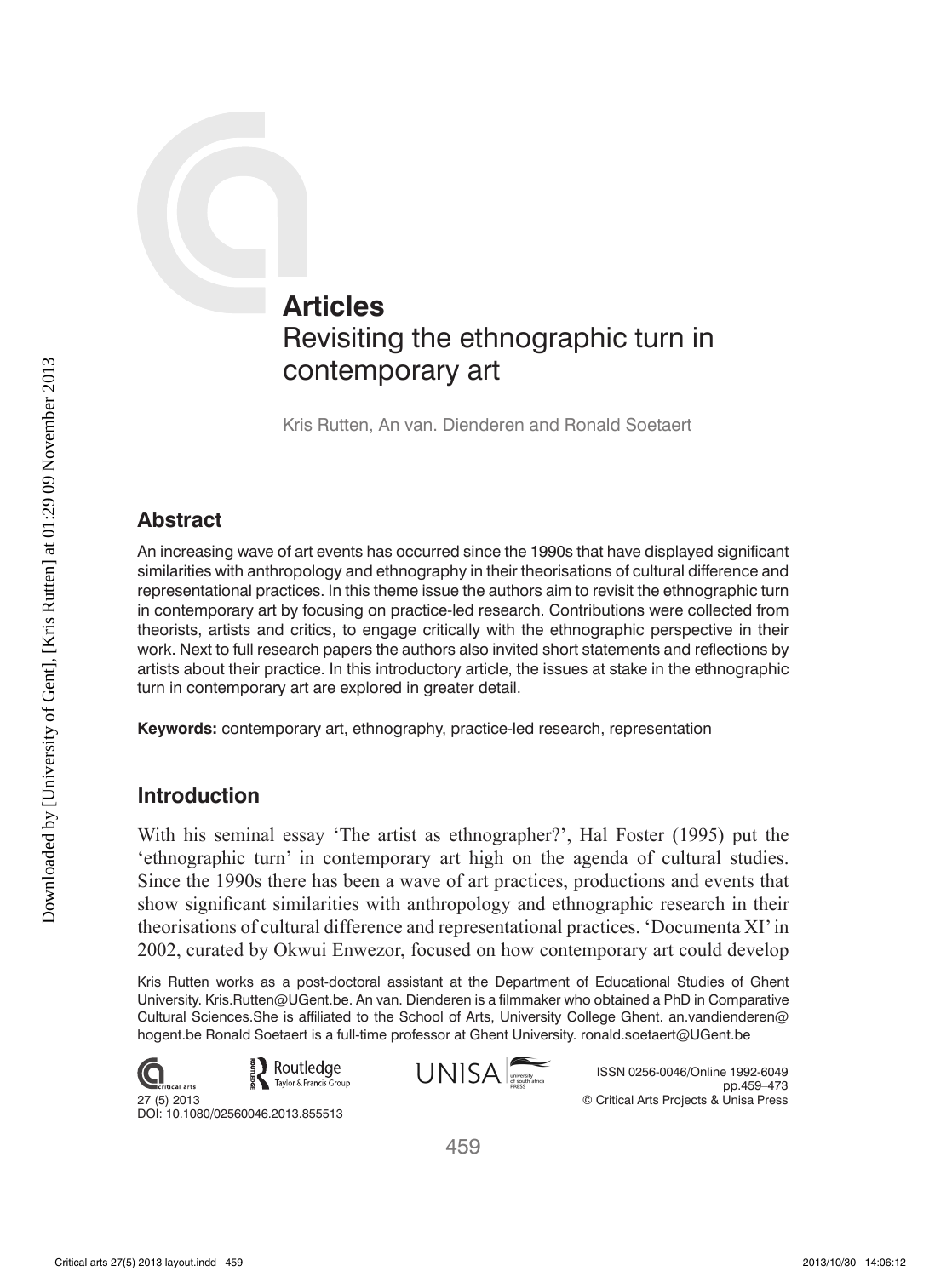in a dialectical relationship with an increasingly 'global' culture. Artists such as Lan Tuazon, Nikki S. Lee, Bill Viola, Francesco Clemente, Jimmy Durham and Susan Hiller share with anthropologists a concern for the 'politics of representation' (Schneider & Wright 2006: 19). In 2003, the conference 'Fieldworks', held at the Tate Modern, aimed to bring together artists and anthropologists to reflect on their respective uses of fieldwork and to explore possible convergences. More recently, in 2012, two concurring exhibitions in Paris focused on ethnographic perspectives. On the one hand there was the 'Masters of Chaos' exhibition that confronted 'anthropological artefacts' with new artworks. 'La Triennale', on the other hand, focused on the theme 'intense proximity'. The aim of the latter exhibition – curated by Enwezor – was to 'unlearn the notion that ethnography is necessarily "bad"' (Enwezor 2012: §11). Also in 2012, a conference was organised with the title 'The artist as ethnographer' in Musée du Quai Branly in Paris, by the curatorial platform '*le peuple qui manque*'. The aim of the conference was to

ambitiously raise the epistemological issues at stake […], from multiple locations and practices: artistic inquiries through colonial knowledge and archives, and also through the history of scientific museology; the documentary field and its recomposition through various apparatus of collaborative form; authority regimes, enunciation modes, experimentation with writing and fiction throughout the narratives of the 'Other'.<sup>1</sup>

In 2013, the Yerba Buena Center for the Arts in San Francisco organised an exposition titled 'Migrating Identities' featuring the work of artists currently based in the United States, while having connections to such diverse countries as Bangladesh, Botswana, India, Iran, Japan, Kenya, Peru and the Philippines. As the curators announced: 'Their art is evidence of the ever-changing experience of immigration, which eschews conventional narratives focused on socio-economic status, cultural negotiation, and assimilation.'2 This is, of course, a non-exhaustive list but these examples make clear that, as George Marcus and Fred Myers (1995: 1) predicted: 'Art has come to occupy a space long associated with anthropology, becoming one of the main sites for tracking, representing, and performing the effects of difference in contemporary life.'

At the same time, there has been growing interest in anthropology for contemporary art that started from a problematisation of the different possible ways to communicate ethnographic findings and insights. This interest has been referred to as the 'sensory turn' in anthropology and ethnographic research (Pink 2009). Arnd Schneider and Chris Wright (2006: 4) assert that '[a]nthropology's iconophobia and self-imposed restriction of visual expression to text-based models needs to be overcome by a critical engagement with a range of material and sensual practices in the contemporary arts'. This implies that the *ethnographic* turn in contemporary art can be related to – and runs parallel with – a *sensory* turn in anthropology and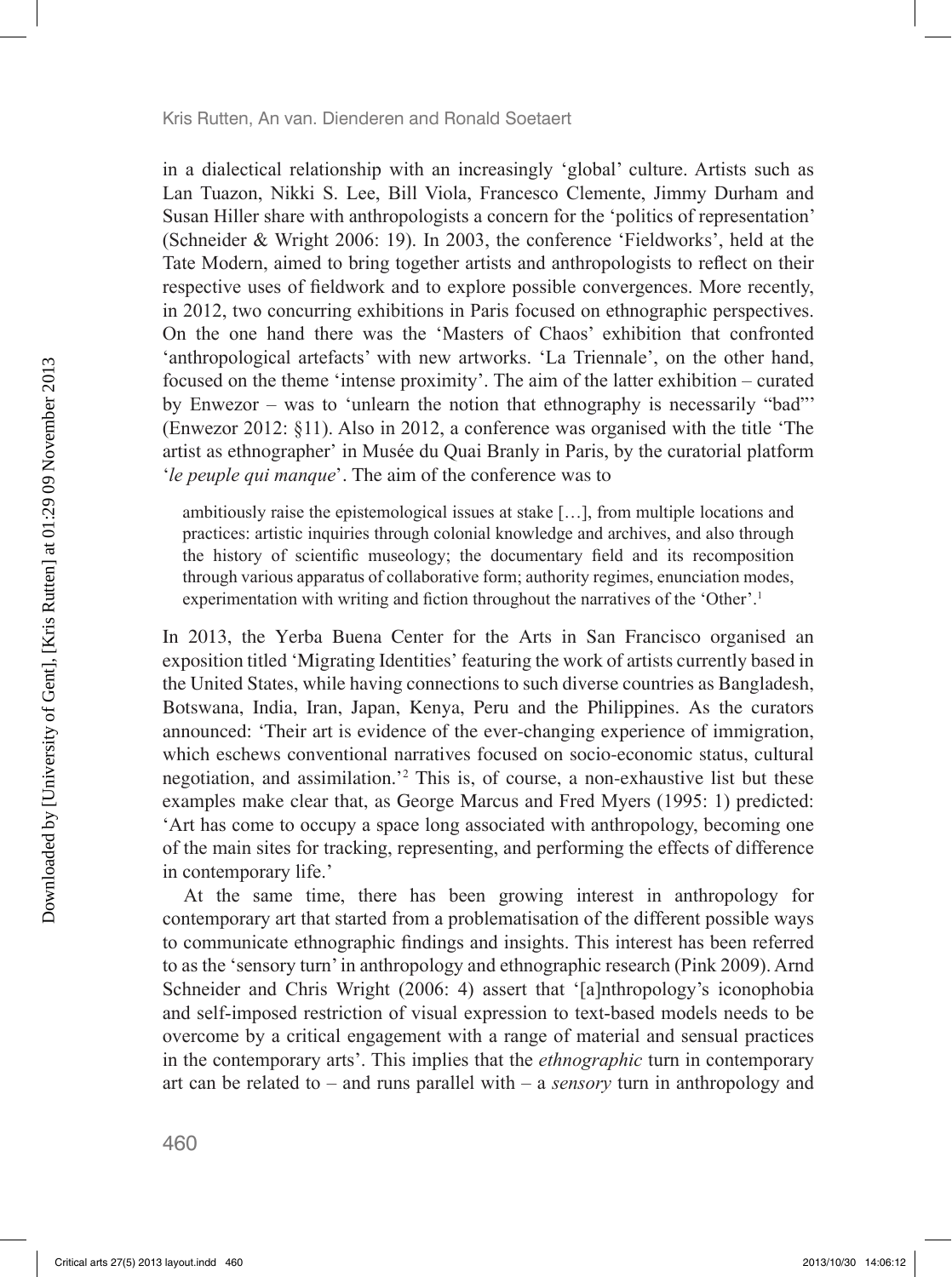ethnographic research. This is exemplified by anthropologists who are collaborating with artists, by artists who are creating projects generating anthropological insights, and by art projects that are produced as outcomes of ethnographic research. From this perspective, art projects are presented as (a kind of) ethnographic research and ethnographic research is presented as (a kind of) art.

In this theme issue the aim is to revisit the ethnographic turn in contemporary art. Papers were collected from theorists, artists and critics, to engage critically with the ethnographic perspective in their work. In addition to full research papers short statements and reflections by artists about their own practice were also incorporated. Here, ethnography is approached from a thematic and/or methodological perspective, rather than by looking for fixed categories to define 'ethnographic art'. The aim is to further the critical work on ethnography in relation to contemporary art by specifically looking at art *practices* and *processes*, thereby offering a bottom-up perspective from artists, critics and theorists addressing the questions *if*, *why* and *how* an ethnographic perspective is indeed at work. In these practices the focus is on the extent to which contextualisation is relevant when dealing with the display of *alterity* and *outsiderness*. A large number of the contributions deal with southernbased art practices and/or representations of self and other in relation to the north– south nexus.

The focus is on a critical engagement with the ethnographic perspective, since there has indeed been a broad range of criticism with regard to the underlying assumptions of these projects about the culturally and geographically 'other' (see Geertz 1988). Several authors (e.g., Foster 1995; Irving 2006) criticise the underlying neo-colonial or Eurocentric assumptions of certain projects and critically assess the power relations at work (based on previous colonial, political or socio-economic relations). Critics accuse artists of exoticising and presenting their subjects in a pre-modern context. This special issue takes this criticism as a point of departure. It revisits the 'ethnographic turn' in contemporary art by exploring the assumptions underlying the display of 'alterity' and 'outsiderness' – with related concepts such as 'authenticity', 'marginalisation' and so forth – thereby exploring the reciprocal relations behind these art projects. Of course, the discussion of representing the 'other' in art and culture has already been explored extensively (e.g. Schneider 2008; Schneider & Wright 2006, 2010). In a previous special issue of *Critical Arts* (24[3]), Leora Farber (2010: 303) aptly questioned:

What can be said to, about, and with the categories of self and other in relation to visual art that has not already been said? Given the discursive contexts in which the explorations of and debates about the status of the self and other must be undertaken, where can these go?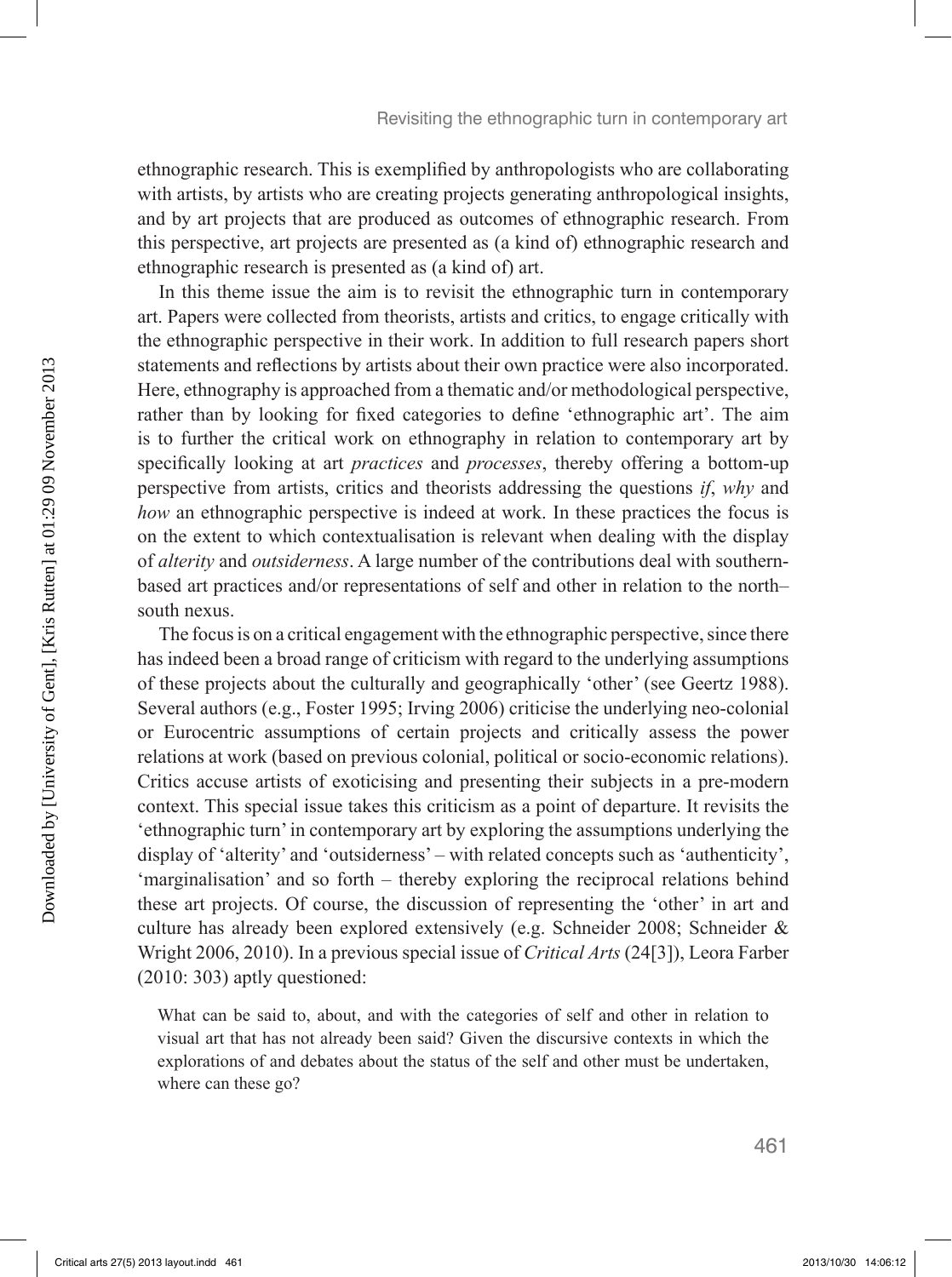It might be better, Farber argues, to explore the question 'as to whether there may be "new" ways of conceptualising selfhood and otherness emerging in visual representation is posed, and if so, what forms might these take' (ibid.).

This special issue will consist of two volumes (October and December 2013). In this volume, the focus falls specifically on practice-led research. In contrast to existing theoretical discourse and criticism that mainly focus on finished art products, most of the articles in this issue start from the bottom up, by comparing art and anthropological *processes*. The aim is thus to offer a forum for artists and anthropologists to explore and counter this criticism with regard to their own practices. In this introductory article, the issues at stake in the ethnographic turn in contemporary art are explored in greater detail.

#### **The artist as ethnographer?**

In his essay 'The artist as ethnographer?' Foster (1995) develops a strong critique of what he calls the quasi-anthropological paradigm in contemporary art. He argues that there has been a series of misrecognitions between art and anthropology, since both sides have not only displayed envy of the other's enterprises, but also ignorance of how methods, paradigms and traditions were established within each field. Foster problematises what it implies to create 'in the name' or 'for the sake' of a cultural and/or ethnic other. In his view, several artists who turned to the ethnographic have presupposed that the site of artistic transformation is elsewhere, more specifically out there in the field of the other: the oppressed postcolonial, the subaltern or the subcultural. He cautions these artists for assuming that this 'other' is always outside, and that this 'alterity' is the primary point of subversion of dominant culture (ibid: 302). Foster argues that it has become problematic to situate the 'other' in an 'outside world', since 'in our global economy the assumption of a pure outside is almost impossible'. He argues that postcolonial artists and critics increasingly 'pushed practice and theory from binary structures of otherness to relational modes of difference, from discrete space-times to mixed border zones' (ibid: 178) and pleads for the artist as ethnographer to explore precisely these mixed border zones.

More fundamentally, Foster states that this focus on alterity always overlaps with our own unconscious, with the effect that to 'other' the 'self' becomes more important than to 'selve' the 'other'. Such 'self-othering' easily passes into selfabsorption, with the danger that the project of 'ethnographic self-fashioning' becomes a practice of philosophical narcissism (ibid: 304). Foster furthermore warns that 'pseudo ethnographic reports in art are sometimes disguised travelogues from the world art market. Who in the academy or the art world has not witnessed these new forms of '*flânerie*'? (ibid.). Foster concludes with scepticism towards this turn to the ethnographic: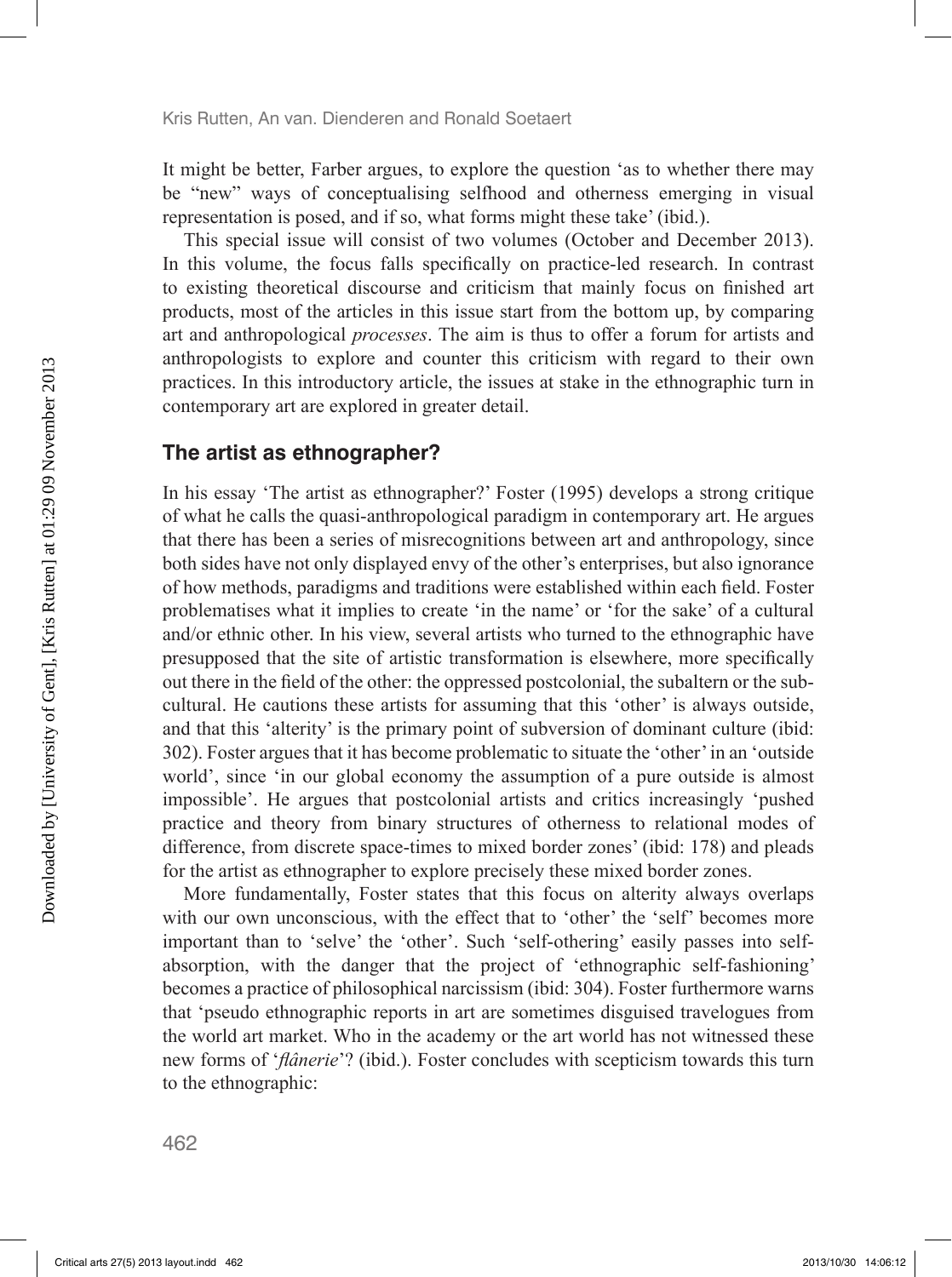The other is admired as one who plays with representation, subverts gender and so on. In all these ways the artist, critic, or historian projects his or her practice onto the field of the other, where it is read not only as authentically indigenous but as innovatively political! (ibid: 307)

He thus questions the assumption that a site of artistic transformation is also a site of political transformation.

This critical perspective on the artist as ethnographer can be related to Clifford Geertz's earlier entitlement of ethnographers as *authors* of their texts. According to Geertz (1988: 102), written ethnographies are grounded on pseudo-claims such as text-positivism, ethnographic ventriloquism ('the claim to speak not just about another form of life but to speak from within it'), dispersed authorship ('the hope that discourse can somehow be made "heteroglossial"'), and so on. An van. Dienderen (2006, 2007, 2008) compares these pretensions to similar claims in documentaries and visual ethnography. Are the projects that fit within the ethnographic turn in contemporary art based on comparable claims or pretensions? Do they conceal 'displaced authoritarian or naturalistic connotations'? (Geertz 1988: 104). Could one accuse these artists of 'ethnographic ventriloquism' or 'dispersed authorship'? (ibid.). Similarly, Andrew Irving (2006: 14) warns against underlying assumptions of misplaced temporalisation, 'whereby non-western practices, be they artistic or otherwise, are seen as some throwback to earlier, more primitive forms of humanity'. The criticisms of Foster, Irving and others indeed raise a number of questions that continue to guide contemporary debate on the relationship between art and anthropology as well as the assessment of practices, processes and products that can be situated at its intersection.

Based on Hal Foster (1995):

- Does this artist consider his/her site of artistic transformation as a site of political transformation?
- Does this artist locate the site of artistic transformation elsewhere, in the field of the other (with the cultural other, the oppressed postcolonial, subaltern or subcultural)?
- Does this artist use 'alterity' as a primary point of subversion of dominant culture?
- Is this artist perceived as socially/culturally other and has s/he thus limited or automatic access to transformative alterity?
- Can we accuse the artist of 'ideological patronage'?
- Does this artist use 'alterity' as a primary point of subversion of dominant culture?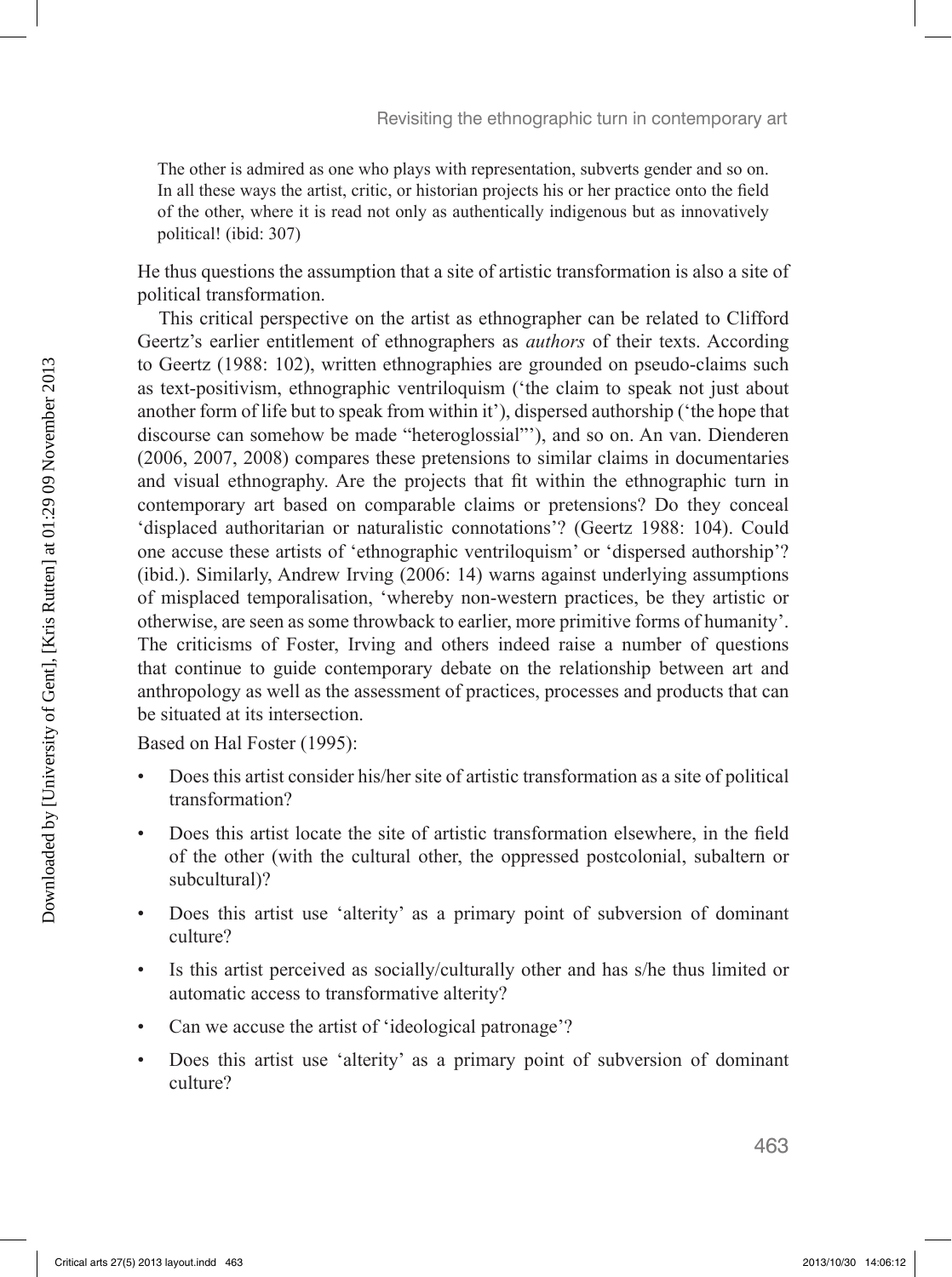- Does the artist work with sited communities with the motives of political engagement and institutional transgression, only in part to have this work recoded by its sponsors as social outreach, economic development, public relations?
- Is this artist constructing outsiderness, detracted from a politics of here and now?
- Is this work a pseudo-ethnographic report, a disguised travelogue from the world art market?
- Is this artist othering the self or selving the other?

Based on Andrew Irving (2006: 14):

Can this artist be criticised for underlying assumptions of misplaced temporalisation whereby non-Western practices, be they artistic or otherwise, are seen as some throwback to earlier, more primitive forms of humanity?

Based on Lucy Lippard:

Is the artist wanted there and by whom? Every artist (and anthropologist) should be required to answer this question in depth before launching what threatens to be intrusive or invasive projects (often called 'interventions') (Lippard 2010: 32).

In this special issue the aim is to engage critically with these questions not by presenting them as an exhaustive list to be checked and answered point by point, but by offering a forum to artists and ethnographers to explore and counter this criticism with regard to their own practices.

## **Practice-based art projects**

Questioning and assessing the ethnographic turn in the contemporary art scene is generally discussed through the analysis of finished art objects and their relation to the contexts in which they are created. Most authors discussing the ethnographic turn in contemporary art focus on the artistic product to criticise the ethnographic relevance, rather than the artistic process. By contrast, the aim here is to further this theoretical and critical discourse by looking ethnographically at art *practices.*

The analytical importance of this approach was developed earlier by An van. Dienderen (2008), who conducted fieldwork as part of the production process of three different film projects. By adopting fieldwork techniques such as participant observation, feedback and negotiation during the artistic process, the aim was to understand these processes as the mediated and variable relationships between 'author' and 'other' in which the 'viewer' is prefigured. This creates a complex set of interactions during the production, reception and interpretation of an artwork.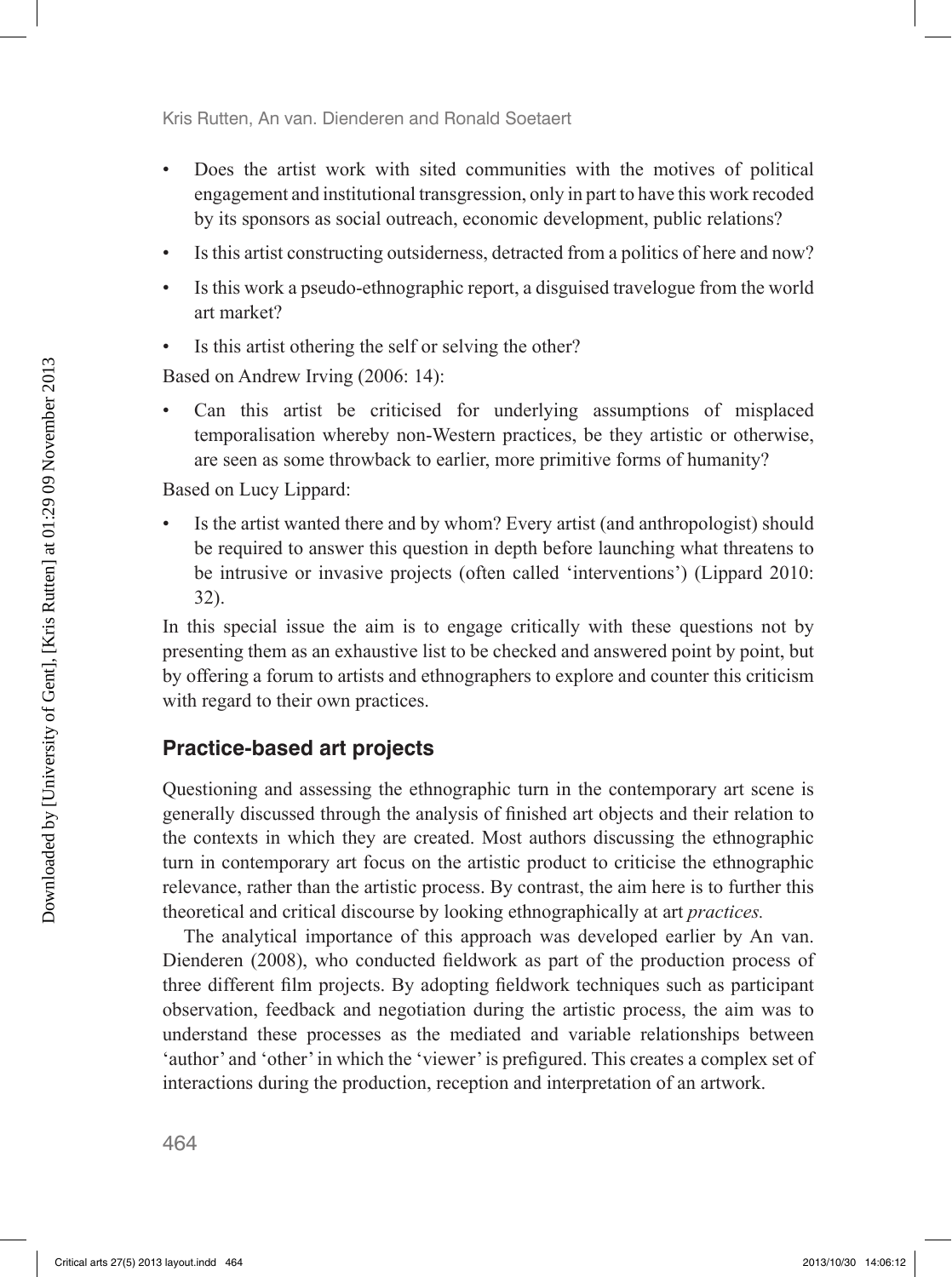#### **The crisis of representation**

The criticisms Hal Foster and others have developed on the ethnographic turn in art have, of course, been at the centre of ethnography's self-questioning for a long time (Kwon 2000; Pinxten 1997). Less concerned with the possibilities of accurately representing the 'other' and his/her culture, the ethnographer nowadays aims to comparatively relate his/her own cultural frame to that of the 'other', in view of establishing an interactive relation. Ethnographers furthermore look at cultural practices in which attention is paid to inter-subjectivity, where one relates engagement with a particular situation (experience) and the assessment of its meaning and significance to a broader context (interpretation) (Kwon 2000: 75). The idea that one actually can 'go native' and 'blend in', so as to completely integrate and participate in a particular culture, has been criticised as exoticism. Yet the stress on ethnography as an interactive encounter is of crucial importance, as 'the informant and the ethnographer are producing some sort of common construct together, as a result of painstaking conversation with continuous mutual control' (Pinxten 1997: 31, see also Rutten and van. Dienderen 2013).

This continuous self-questioning within anthropology and ethnographic research has caused a problematisation of the different possible ways of communicating ethnographic findings and insights. This interest has been referred to as the 'sensory turn' in anthropology and ethnographic research. Indeed, as Tim Ingold (2011: 15) argues:

Anthropology's dilemma is that it remains yoked to an academic model of knowledge production, according to which observation is not so much a way of knowing what is going on in the world as a source of raw material for subsequent processing into authorative accounts that claim to reveal the truth behind the illusion of appearances. The truth, it is claimed, is to be found on the library shelf, groaning under the weight of scholarly books and periodicals, rather than 'out there' in the world of lived experience.

This implies that the anthropologist is a 'producer' in the original sense of the term. From this perspective, Ingold (ibid: 10) proposes to shift anthropology and the study of culture in particular 'away from the fixation with objects and images, and towards a better appreciation of the material flows and currents of sensory awareness within which both ideas and things reciprocally take shape'.

This discussion can be related to the 'crisis of representation' that has always been a major focus of cultural studies (see the work of Stuart Hall and others). Ronald Soetaert, André Mottart and Ive Verdoodt (2004) aptly posed the question: What did we learn from the 'crisis of representation'? Probably that cultural memory is always mediated in representation as either delegation or description. On the one hand there is the question of 'who has the right to represent whom in instances in which it is considered necessary to delegate to a reduced number of "representers" the voice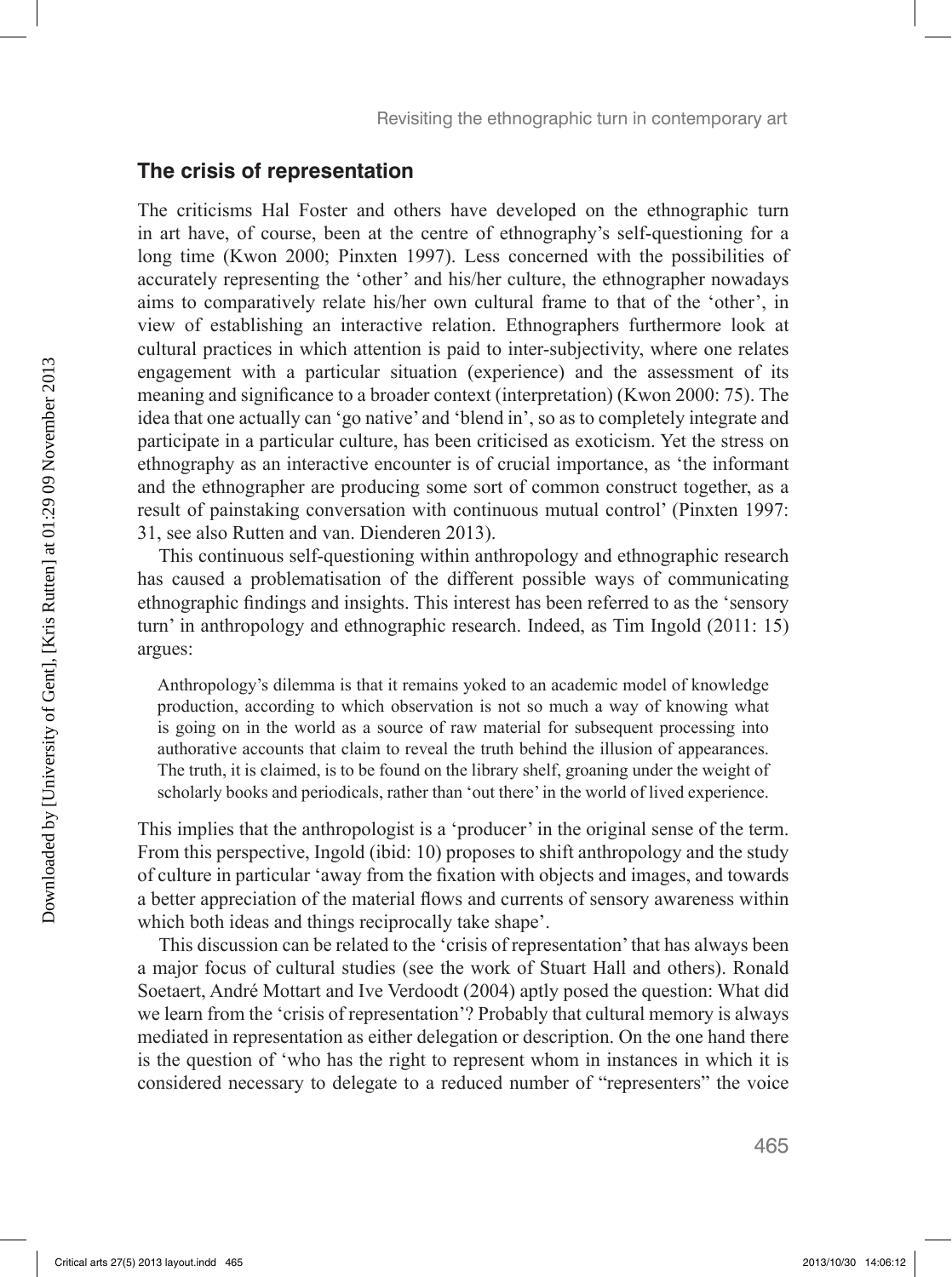and power of decision of an entire group' (Da Silva 1999: 9). On the other hand there is the question of 'how different cultural and social groups are portrayed in the different forms of cultural inscription: in the discourse and images through which a culture represents the social world' (ibid.). Both questions are necessarily related: those who are delegated to speak and act in the name of another (representation as delegation) govern, in a way, the process of presentation and description of the other (representation as description). S/he who speaks for the other controls the forms of speaking about the other (Da Silva 1999).

The contributions in this volume deal with both the criticism raised with regard to the ethnographic perspective in contemporary art (representation as delegation) and with issues in overcoming the restriction to text-based models by turning to more material and sensual practices that can be found in the arts (representation as description). In what follows, the different contributions in this issue are introduced, starting from both these perspectives.

## **Representation as delegation**

In '100% bag tanned: action research generating new insights on design processes', Catherine Willems discusses two examples 'at the intersection' of design and anthropology, combining observations and engagement through design. To better understand how design processes work in context, she set up action research to study the design of handmade footwear in two communities in India. By looking at the processes of creation from an insider's perspective, she hoped to gain the tacit knowledge necessary to make the footwear and to better understand the context in which the material and products are made. She specifically worked with the Kolhapuri artisans in Athani, Karnataka, and with the Jutti artisans in Ranthambore, Rajasthan, to gather information on the skills of creating footwear and to explore what it means to make footwear in those communities.

The article starts with an exploration of what is understood by 'design and making', arguing that form is not 'imposed' on the material, but that they mutually influence each other. By focusing on the making of footwear, Willems investigates the relation between the craftsman, the material and the tools used in his/her surroundings. Based on ethnographic research, the author reflects on the interactivity of the research and its contribution for design anthropology, thereby addressing the question whether it is possible to talk about reciprocal ethnographic knowledge exchange. The author explores how the apprenticeship of the researcher, which entailed designing and making footwear together with the artisans, can stimulate dialogue and interactivity that can result in 'shared' ethnographic power. Thus, in the action research the researcher and the artisans share authorship.

In 'Whose portrait is it?' Angelika Böck discusses 'Portrait as dialogue' – a series of artworks and investigations that explore alternative forms of human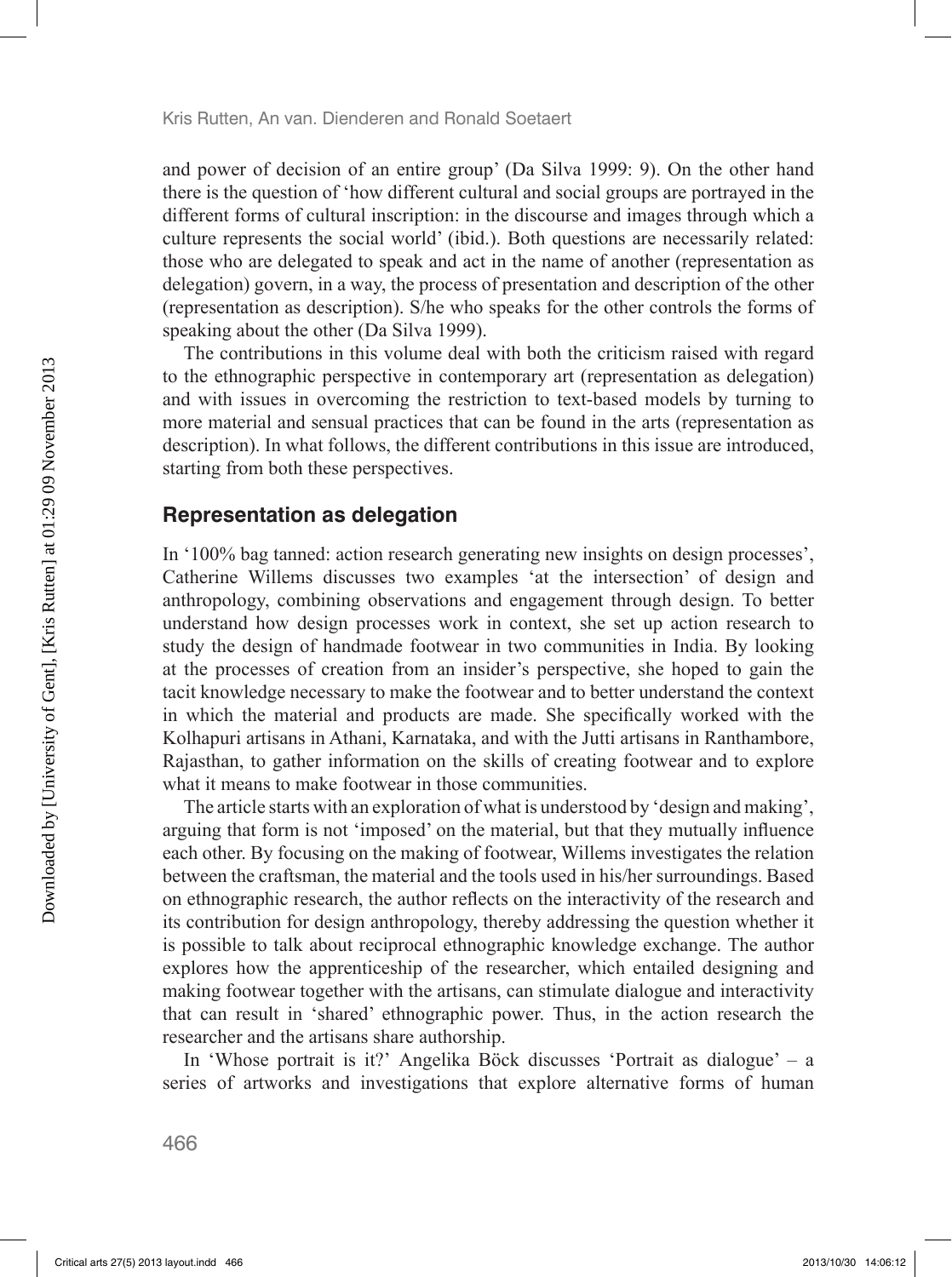representation. The author investigates how we can identify with the depictions/ descriptions of our 'selves' that are created from 'other' cultural perspectives. The artworks problematise the common practice of 'looking at each other' and define particular cultural forms of representation as new possibilities for 'portrayal'. The art installations, which are laid out along the lines of scientific experiments, can be linked to scientific disciplines such as sociology and anthropology. However, both the artist/researcher and the practitioners of a particular form of portrayal are, at the same time, subject and object in this representational 'dialogue'. The author aims, above all, to draw attention to the fact that next to the Western tradition of 'portrayal' rich potential exists in terms of human representational means. By declaring these methods to be 'portrayals', the author acknowledges their artistic quality.

In 'Contested grounds: fieldwork collaborations with artists in Corrientes, Argentina', Arnd Schneider explores the critical implications and potential of dialogical art-anthropology collaborations, which are not set up in the closed context of a university workshop, but rather use the seemingly more open ethnographic setting. This setting problematises the fact that many fieldwork situations outside so-called First-World countries are characterised by unequal differences in terms of economic power and symbolic capital. The author is self-reflexive about being based at metropolitan First-World institutions, and about his anthropology inevitably being a kind of hegemonic practice. At the same time he stresses that there is a Latin-American/Argentinian anthropological research tradition that has to be taken into account and that is, itself, also influenced by the complex challenges of doing research and fieldwork in a country with a troubled economic and political history.

The author highlights how it is not possible to have *a priori* demands when collaborating with artists, which is especially the case when the collaborations are between partners with widely different cultural, social and geographic backgrounds that lead to different expectations regarding the outcome. In this respect, Schneider introduces the concepts 'dialogical aesthetics' and 'speaking nearby'. Specifically, the latter concept, coined by Trinh Minh-Ha (1990), is of interest because 'in ethnographic representations we cannot speak *about* or *for* the other (and that any attempts to *lend* the other a voice remain illusionary as early textual critics assumed) and at best can speak nearby' (Schneider, this volume). The author confronts us with the argument that self-reflection, when it comes to an equal relationship, is crucial in any discussion about the ethics of these kinds of projects.

#### **Representation as description**

In 'Visual ethnographies of displacement and violence: land(e)scapes in artists' work at Thulepo Artists' Workshop, Wellington, South Africa 2012', Jade Gibson starts from the self-reflexive turn in ethnographic methodology and focuses on the shift to autobiographical/ethnographic and evocative ethnographic writing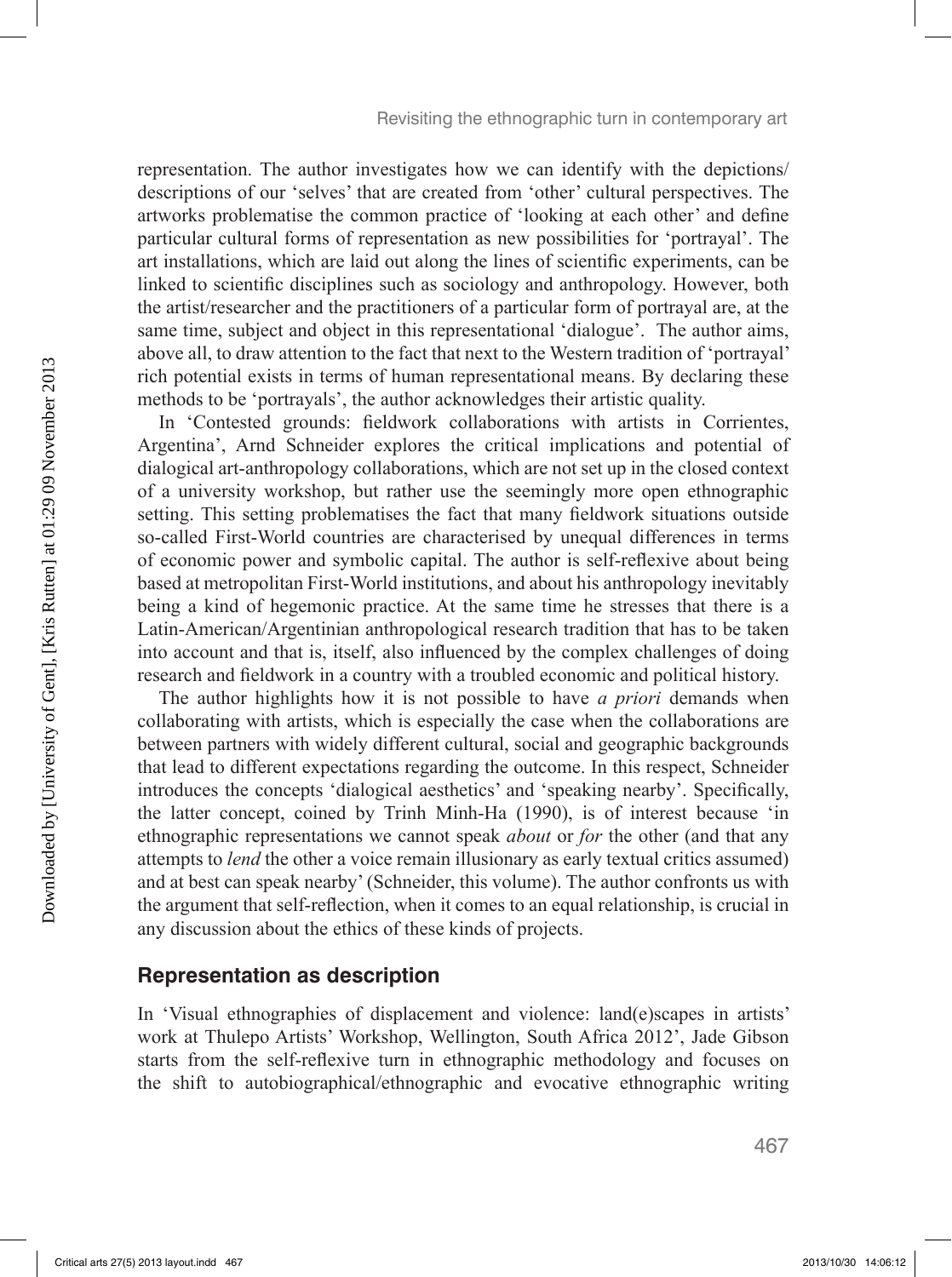in which the 'self' is explored as a key writing device. Starting from particular approaches to ethnographic methodology and writing that explore creative, visual and experimental perspectives, the author aptly questions how one can rethink the 'ethnographic' within contemporary art beyond practice-led research to how these alternative approaches can also be explored through writing. Her article starts from the stance that the 'ethnographic turn' in contemporary art requires one to take into account critical shifts in relation to interpreting and ethnographic writing within contemporary art practice. Therefore, she deliberately includes artists' writings on the process of artwork construction, as well as an emphasis on ethnographic processes as sensory, creative and performative. Referring to Craig Campbell (2011), Gibson explores what it means to inhabit a space between art and anthropology. This can indeed be related to Homi Bhabha's (1994) 'in-between' space or third space – a point of emergence from the hybridisation of borders, from which new identities may emerge. With her contribution the author thus also problematises the genre of the academic (ethnographic) paper.

In 'Organising complexities: the potential of multi-screen video installations for ethnographic practice and representation', Steffen Köhn explores a possible configuration of video art and anthropology by analysing three recent multiscreen video installations (*Solid Sea 01: The Ghost Ship* by Multiplicity, *Sahara Chronicles* by Ursula Biemann, and *A Tale of Two Islands* by Steffen Köhn) that are all concerned with the transnational movement of people. Köhn discusses how these examples of installation art offer possibilities for the organisation of ethnographic material in terms of multi-perspectivity. He argues that these installations offer a bifocal perspective on contemporary migration and evoke a sensual proximity to the experience of migrant subjects, thereby revealing the complexity of transnational connections. His main interest lies in exploring how these installations involve the spectator in ways that are inaccessible to written ethnography, which is indeed one of the 'problems of representation' that anthropology is grappling with.

Köhn does not reduce these visual artistic practices to 'instruments' for constructing anthropological representations. He takes them seriously as both explorations in perception and engagements with the world. By mediating between the concrete and the abstract, the micro and the macro perspective, the viewer, in his view, is confronted with two different forms of aesthetic experience: immersion and reflexivity. It is exactly the tension between these two forms of reception that gives these installations their significance.

By demanding that viewers position themselves not only physically in relation to the screens, but also intellectually and empathically in terms of the social issues at stake, the author highlights that the significance of the works lies not only in their discursive content, but also in the mode of activated spectatorship which they require.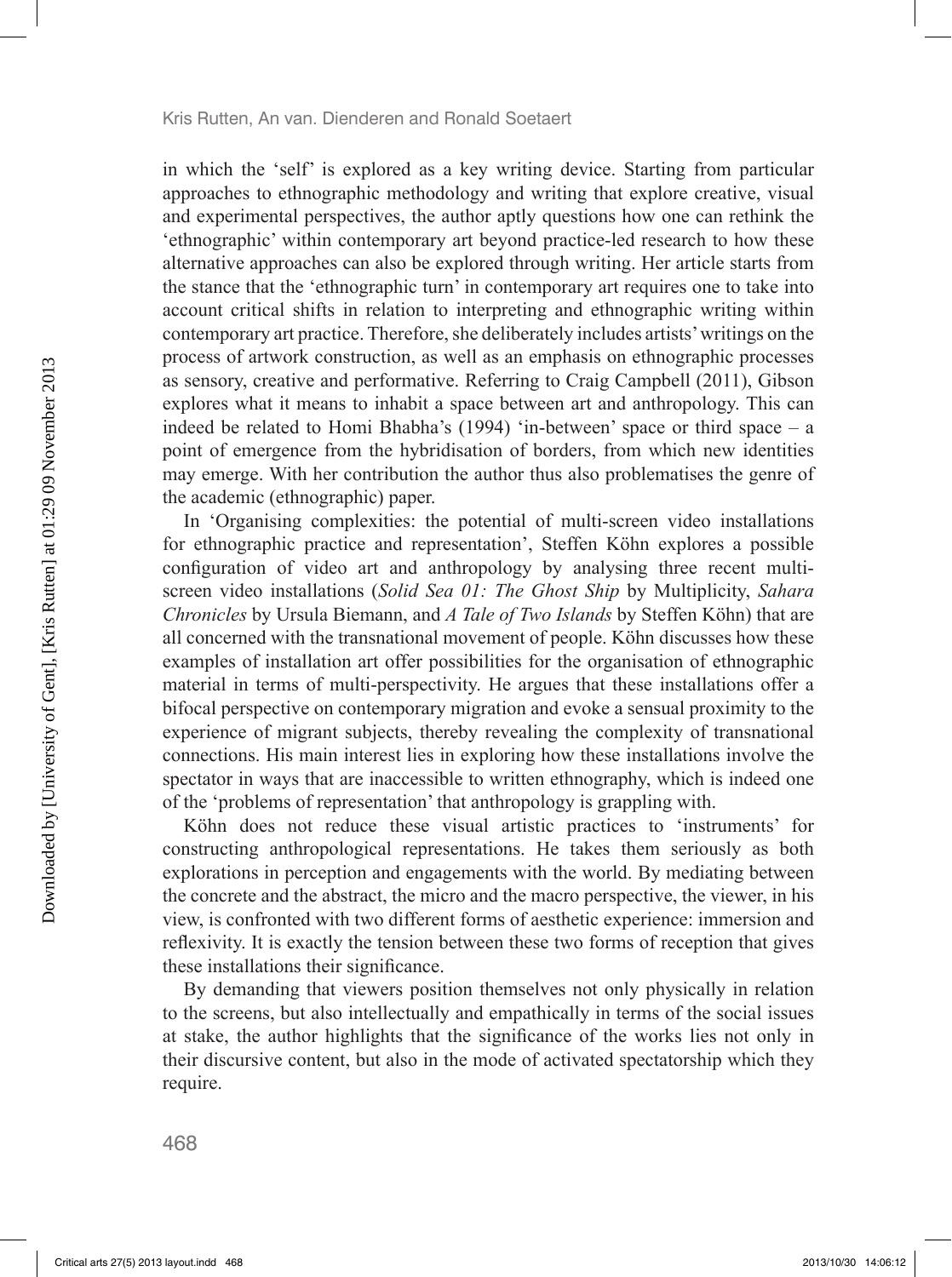In '"Woundscapes": suffering, creativity and bare life – practices and processes of an ethnography-based art exhibition',Chiara Pussetti explores the concept and process of 'Woundscapes', a nomadic exhibition project that emerged from the collaboration between 11 anthropologists and artists from different countries. Currently living in the Greater Lisbon area, the work of these artists and anthropologists focuses on the reproduction of particular gazes, stereotypes and individual memories in relation to diasporic dynamics. The exhibition explores different forms of dealing with 'suffering' by examining both individual and collective trajectories of cure strategies in relation to the 'healthcare market'. The aim of the exhibition was to problematise the dichotomy between object and representation, inside and outside, and the everencompassing metaphor of the north–south divide. Pussetti connects the idea of 'blurred genres' with that of the 'ethnographic turn' in contemporary art – with art as a form of research and ethnography as a possible ground for art production – by exploring the process of curating the 'Woundscapes' exhibition.

This article also tackles the 'crisis of representation' which followed the publication of *Writing culture* (Clifford and Marcus 1986), and led to reflections on the different possible ways of presenting fieldwork data, the relation between the subject and object of ethnographic research, and the political, ethical and aesthetic implications of anthropological research. Pussetti claims there is always a zone of adjacency, proximity and distance between the visual practices of anthropology and those of contemporary art (see also Tarek Elhaik in Forero Angel and Simeone 2010).

## **Vignettes**

Also incorporated here are short statements and reflections by artists about their own practice. In her vignette, 'Urban cracks: sites of meaning for critical artistic practices',Elly van Eeghem presents a mind map of the making process of *(Dis)placed Intervention*, a long-term artistic project that aims to visualise city developments into a series of video installations based on field research, in specific contexts, into urban cracks. The artist is attracted by the undefined and layered identity of urban cracks because of their openness to interpretation and counter proposal. Because these 'urban cracks' need time to be grasped, Van Eeghem urges for what she calls a 'tactics of slow return'.

In his vignette, 'From information to inspiration, sensitivities in a casus of Central-African music analysis and contemporary composition', Olmo Cornelis argues that the increased digitisation of cultural objects has created a vast resource of accessible research data, which requires critical analysis and assessment as well as a new analytical framework. In the case of ethnic music, such a framework for digitised and digital-born audio objects is offered by computational ethnomusicology. This vignette focuses on the artistic research of the author, who works with digitised Central African music on a daily basis. First, a historical overview of ethnomusicology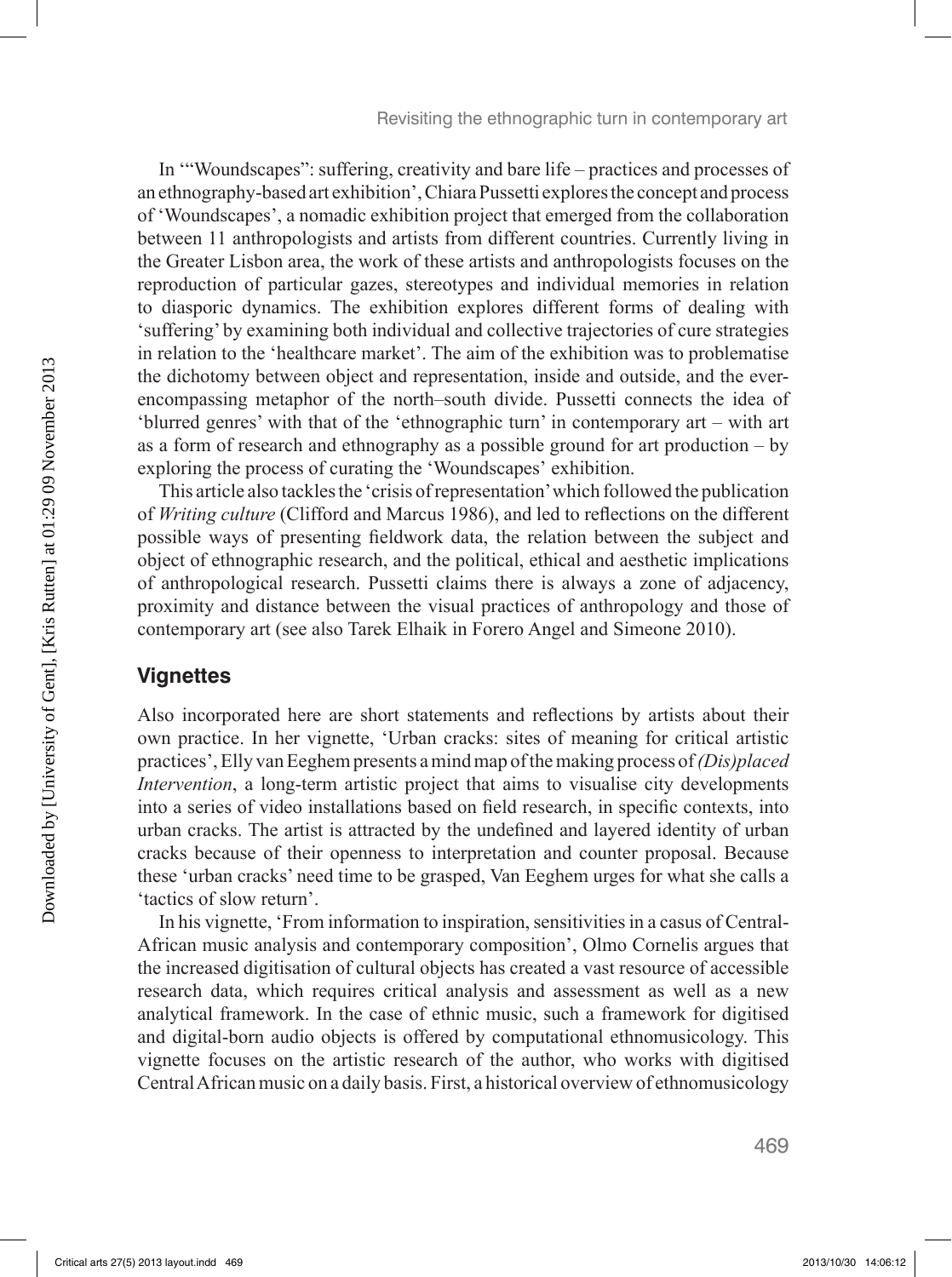is given which confronts two strands of research within that field, that can be related to elements from Hal Foster's article 'The artist as ethnographer?' (1995). Second, a brief outline is presented of the artist's artistic and scientific research, and how these are related. Finally, the discussed aspects of ethnomusicology, the research and composition, are considered in light of Foster's thesis.

In 'I am merely the place', Mekhitar Garabedian explores the proposition that the other/otherness/alterity is within us, and how we remain *strangers to ourselves*, as the title of a book by Julia Kristeva (1991) claims. Garabedian examines the concept of 'multiple identity' on the basis of Rimbaud's *Je est un autre*, its consequences and readings by Jacques Lacan and Julia Kristeva, and through various representations of the multiplicity that each subjectivity consists of. The author reflects on his personal experience of living in the diaspora, and specifically the experience of language, of the mother tongue, after migration. The essay locates and discusses conditions of diasporic subjectivity that are inherently related to questions about subject formation and language, addressing the following questions: How does language shape and form our understanding and sense of being in the world? How can speaking in another language present a form of estrangement from the self?

## **Conclusion**

The aim of this special issue is to engage critically with the ethnographic turn in contemporary art, by focusing on practice-led research and offering a forum for artists and anthropologists to explore and counter this criticism with regard to their own practices. The contributions in this volume focus both on issues dealing with representation as delegation (those who are delegated to speak and act in the name of another) and representation as description (the process of presentation and description of the other). It is possible to argue that critical perspectives stemming from cultural studies about representation are mainly focused on analysing popular culture critically, whereas some artists are indeed practising what cultural studies preaches, by questioning representations. The different contributions discuss the work of anthropologists who collaborate with artists, artists who create projects which generate anthropological insights, and art projects that are produced as outcomes of anthropological research.

The criticisms of Foster, Irving and others form the background for the selfreflexivity voiced by the authors. Several contributors explore whether they can indeed be accused of pseudo-ethnography, and they are very aware of the difficulties this question raises. In these contributions there is also an attempt to move beyond the strict dichotomy of 'self' vs. 'other', by emphasising the immense complexity of the relations between artist/researcher and subject. This relationship will, inevitably, always be unequal, which makes the call by Arnd Schneider an interesting perspective to start from. Since one cannot speak *about* or *for* the other in an unproblematic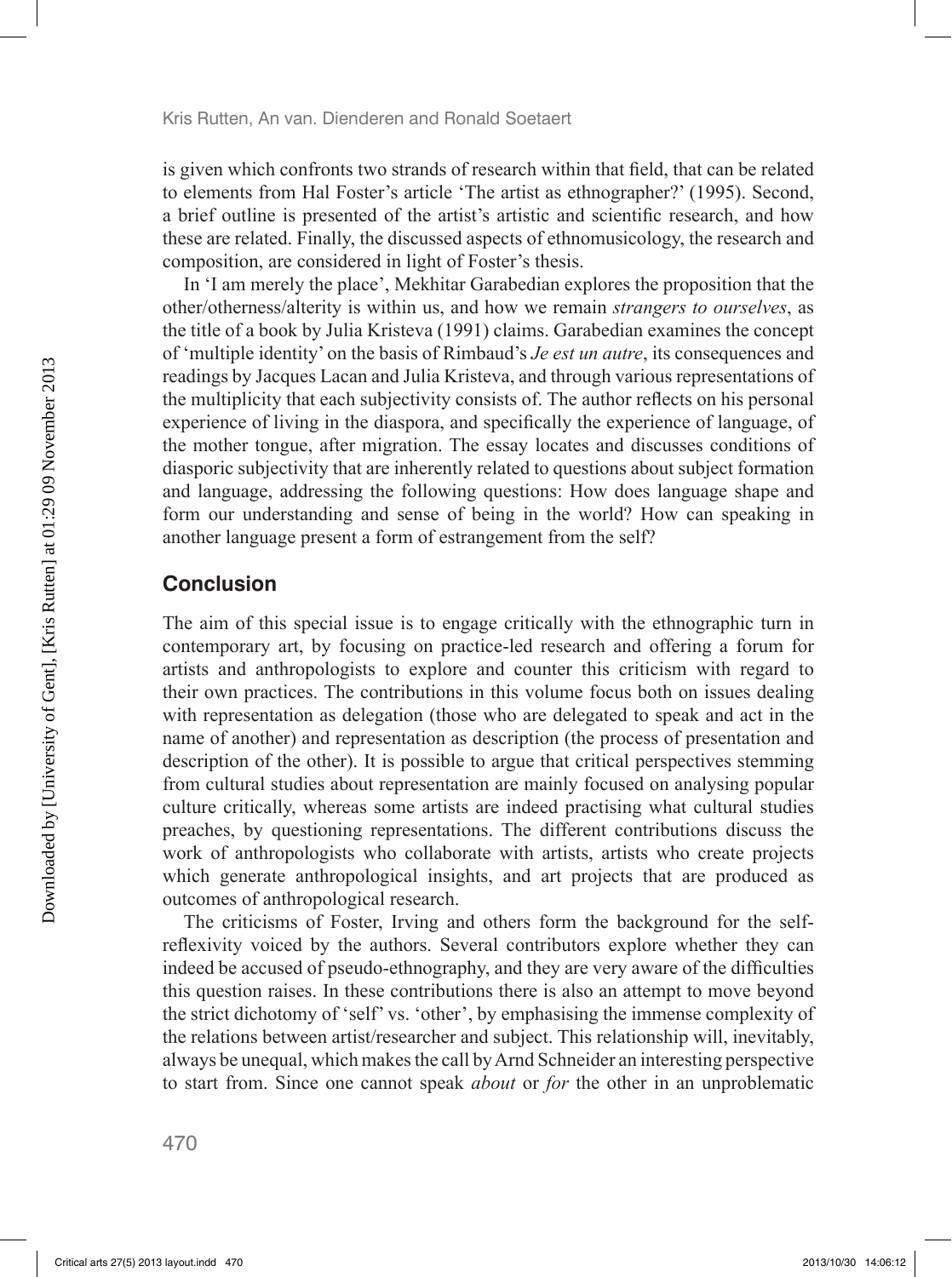way, it might be better to aim to 'speak nearby' (Trinh Min-ha 1990), without ignoring these unequal relations. Also, the crisis of representation is perceived as more complex than 'merely' looking for different formats of representation. The question arises as to how to combine the 'language' of artistic reflection with the 'language' of anthropology as an academic enterprise, as exemplified by Gibson's attempt to include artists' writing in a scholarly article. Different authors focus on their artistic processes as mediated and variable relationships between 'author' and 'other' in which the 'viewer' is prefigured, thereby emphasising the complex set of interactions arising during the production, reception and interpretation of an artwork. The vignettes represent a personal addition to the scholarly articles, with artists reflecting on how to grapple with issues of representation and identification.

Several of the contributions in this issue refer to the 'blurred genres' that the authors aim to explore in their work on art and anthropology, creating a 'third space' that crosses disciplinary borders. Soetaert, Mottart and Verdoodt (2004) linked the concept of borderland with a central concept introduced by M.L. Pratt, i.e., that of the contact zone. Pratt (1991) argues that a contact zone can be a space in which to break down the marginalisation of the non-dominant literacy/culture as a space where 'cultures meet, clash, and grapple with each other'. The contact zone could be close to Bhabha's (1994: 206) 'third space', as a space for the 'enunciation of cultural difference'. Whether conceptualised as contact zones, a third space or the borderland, in such zones it is possible to problematise and thematise these representations and to redefine the objects of study. With this special issue the guest editors hope to create such a contact zone by bringing together different disciplinary perspectives in order to problematise contemporary art and anthropology. This reconceptualisation involves bringing texts and perspectives together to organise a productive dialogue, so that artists and anthropologists learn from one another person's point of view, and come to 'see' their culture not only from their own perspective, but also from the perspective of outsiders. Of course, the aim is not to close the discussion on the 'ethnographic turn' in contemporary art, but rather to open up debate and stimulate continued dialogue.

## **Notes**

- 1 http://www.lepeuplequimanque.org/ethnographe (accessed 21 July 2013).
- 2 http://www.ybca.org/migrating-identities (accessed 21 July 2013).

# **References**

Bhabha, H. 1994. *The location of culture.* New York: Routledge.

Campbell, C. 2011. Terminus: ethnographic terminalia. *Visual Anthropology Review* 27(1): 52–56.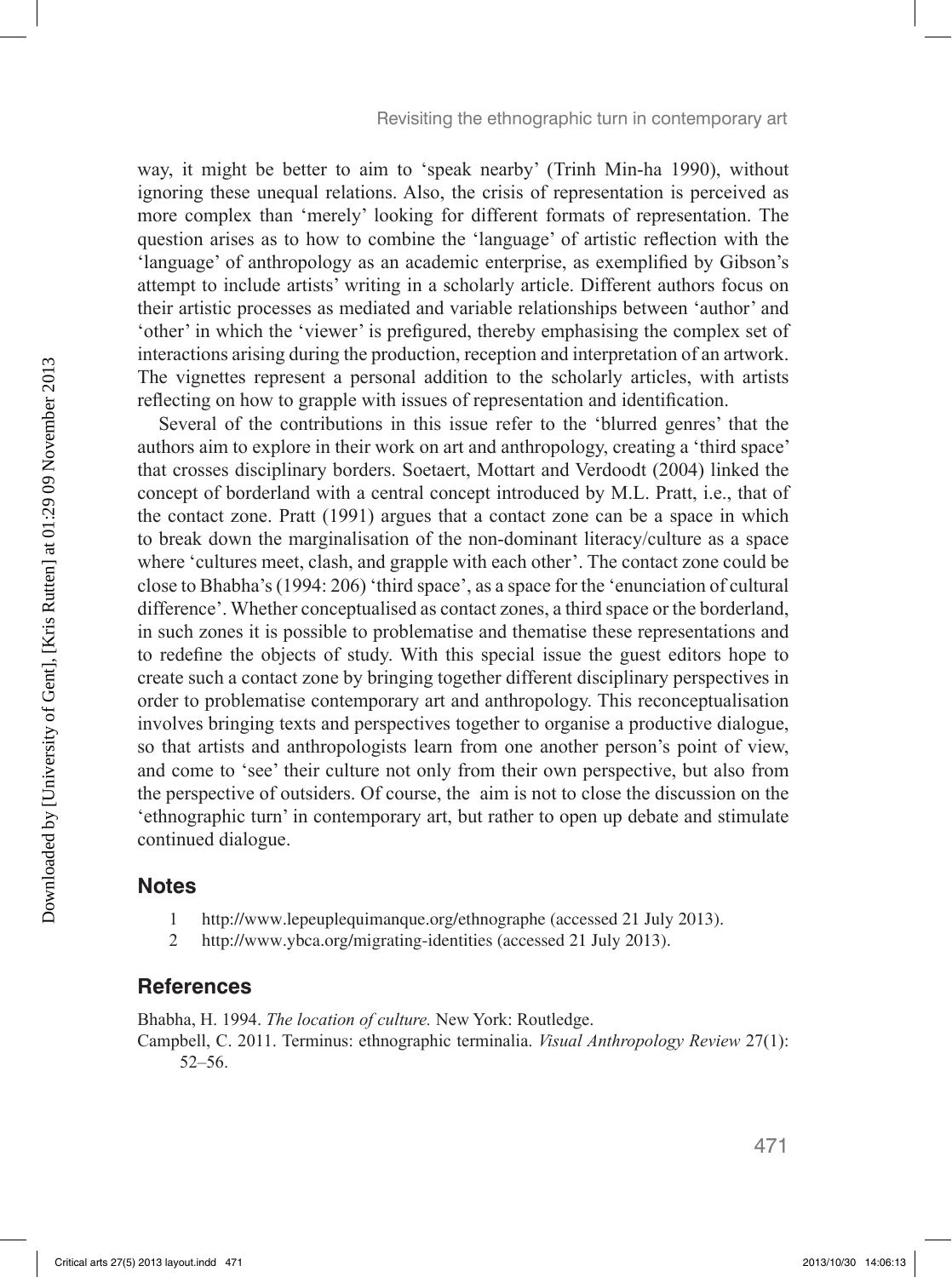- Clifford, J. and G. Marcus. 1986. *Writing culture: the poetics and politics of ethnography*. Berkeley: University of California Press.
- Da Silva, T.T. 1999. The poetics and politics of curriculum as representation. *Pedagogy, Culture & Society* 7(1): 7–33.
- Enwezor, E. 2012. (Interview.) Reformulating the landscape of quick judgments. *Le Journal de La Triennale #1.* http://www.latriennale.org/en/lejournal/unlearning/reformulatinglandscape-quick-judgments (accessed 9 October 2013).
- Farber, L. 2010. The address of the other: the body and the senses in contemporary South African visual art. *Critical Arts* 24(1): 303–320.
- Forero Angel, A.M. and L. Simeone, eds. 2010. *Beyond ethnographic writing*. Rome: Armando Editore.
- Foster, H. 1995. The artist as ethnographer? In *The traffic in culture. Refiguring art and anthropology*, ed. G. Marcus and F. Myers, 302–309. Berkeley, LA and London: University of California Press.
- Geertz, C. 1988. *Works and lives: the anthropologist as author.* Stanford: Stanford University Press.
- Ingold, T. 2011. *Being alive: essays on movement, knowledge and description.* London: Routledge.
- Irving, A. 2006. Review of contemporary art and anthropology. *Anthropology Matters* 8(1). www.anthropologymatters.com (accessed 9 October 2013).
- Kristeva, J. 1991. *Strangers to ourselves*. New York: Columbia University Press.
- Kwon, M. 2000. Experience vs. interpretation: traces of ethnography in the works of Lan Tuazon and Nikki S. Lee. In *Site-specificity: the ethnographic turn*, ed. A. Coles, 74– 91. London: Black Dog Publishing.
- Lippard, L. 2010. Farther afield. In *Between art and anthropology, contemporary ethnographic practice*, ed. A. Schneider and C. Wright, 23–34. Oxford and New York: Berg.
- Marcus, G. and F. Myers, eds. 1995. *The traffic in culture: refiguring art and anthropology*. Berkeley, LA and London: University of California Press.
- Pink, S. 2009. *Doing sensory ethnography.* London: Sage.
- Pinxten, R. 1997. *When the day breaks: essays in anthropology and philosophy.* Hamburg: Peter Lang Verlag.
- Rutten, K. and A. van. Dienderen. 2013. 'What is the meaning of a safety pin?' Critical literacies and the ethnographic turn in contemporary art. *International Journal of Cultural Studies* 16(5): 507–520.
- Schneider, A. 2008. Three modes of experimentation with art and ethnography. *Journal of the Royal Anthropological Institute* 14(1): 171–194.
- Schneider, A. and C. Wright. 2006. *Contemporary art and anthropology.* Oxford and New York: Berg.
- Schneider, A. and C. Wright. 2010. *Between art and anthropology: contemporary ethnographic practice.* Oxford and New York: Berg.
- Soetaert R., A. Mottart and I. Verdoodt. 2004. Culture and pedagogy in teacher education. *The Review of Education, Pedagogy and Cultural Studies* 26(2/3): 155–174.
- Trinh Minh-ha. 1990. 'Documentary is/not a name.' *October* 52(Spring): 76–100.